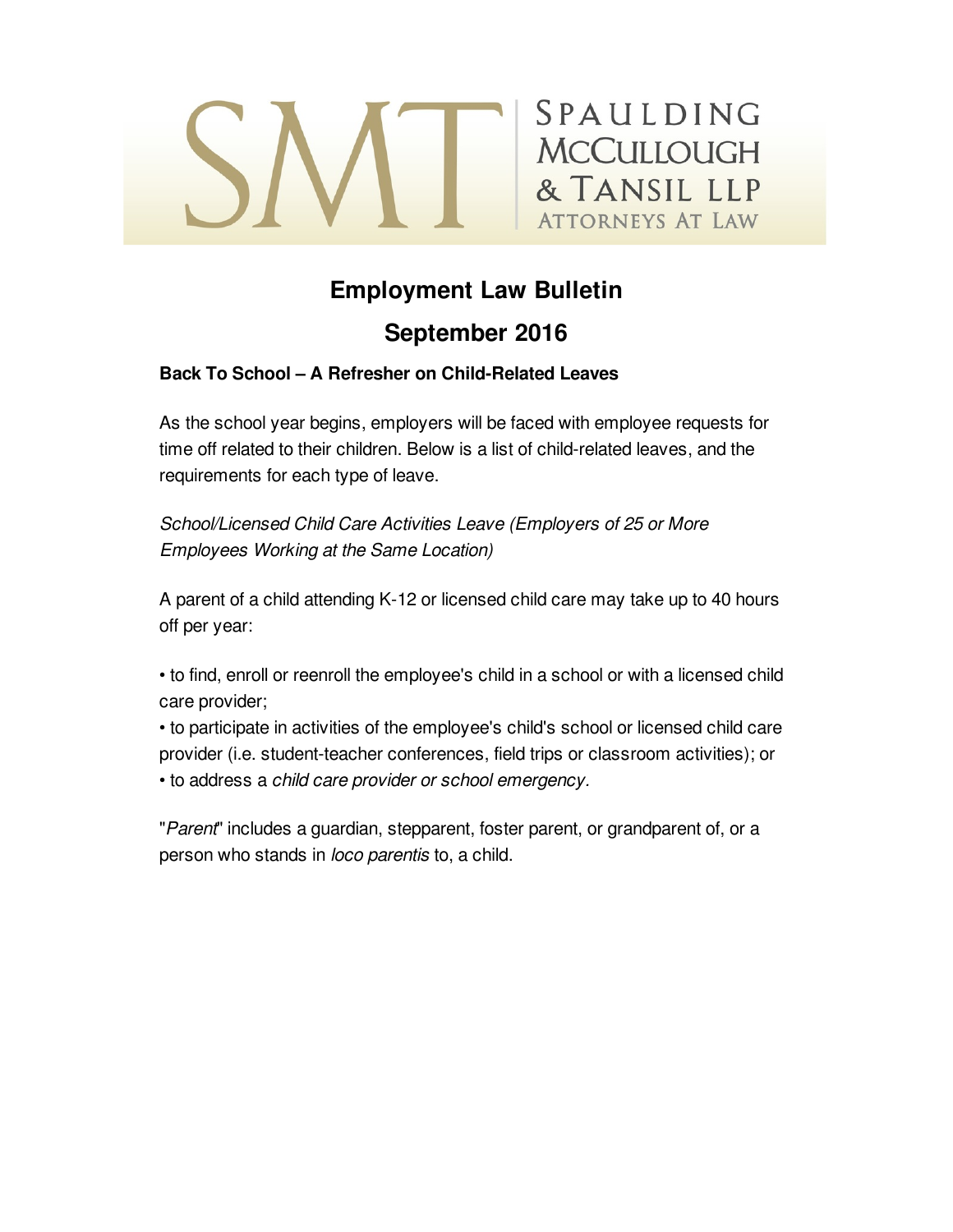A "*child care provider or school emergency*" means that an employee's child cannot remain in a school or with a child care provider due to one of the following: (i) the school/child care provider has requested that the child be picked up or has an attendance policy that prohibits the child from attending or requires the child to be picked up; (ii) behavioral or discipline problems; (iii) closure or unexpected unavailability of the school/child care provider; or (iv) a natural disaster (i.e., fire, earthquake, or flood). Planned holiday closures do NOT constitute a child care provider or school emergency.

Employees must give reasonable advance notice to the employer unless the time off is to address a child care provider or school emergency, in which case notice must be given as soon as practical.

Employees must be permitted to use accrued available sick leave during the leave. Use of accrued sick leave or vacation/PTO can also be required by the employer. Nonexempt employees without accrued sick leave or vacation/PTO receive the time off without pay. As required by law, exempt employees who take leave may have their sick leave or vacation/PTO banks reduced, but their salary cannot be reduced unless the employee has missed an entire week of work. Employers can require employees to provide documentation of their attendance at the school/child care activity.

## *Leave to Appear at School Following a Child's Suspension (All Employers)*

An employee parent/guardian of a child suspended from school may take time off when requested to appear at school in connection with the child's suspension. Before taking time off, the parent must provide reasonable advance notice to the employer.

## *Use of Employee Sick Leave to Care For Sick Children and Attend Medical Appointments (All Employers)*

While not a leave of absence per se, California law requires all employers to provide employees with paid sick leave which can be used for purposes of the diagnosis, care or treatment of their child with an existing health condition or for preventive care. For purposes of this law, a "child" includes a biological, adoptive, or foster child, stepchild, legal ward, or a child to whom the employee stands in loco parentis. This definition of a child is applicable regardless of age or dependency status. The paid sick leave law permits up to 100% of the employee's sick leave to be used for his/her child– a change from the prior 50% rule set out in the Kin Care law.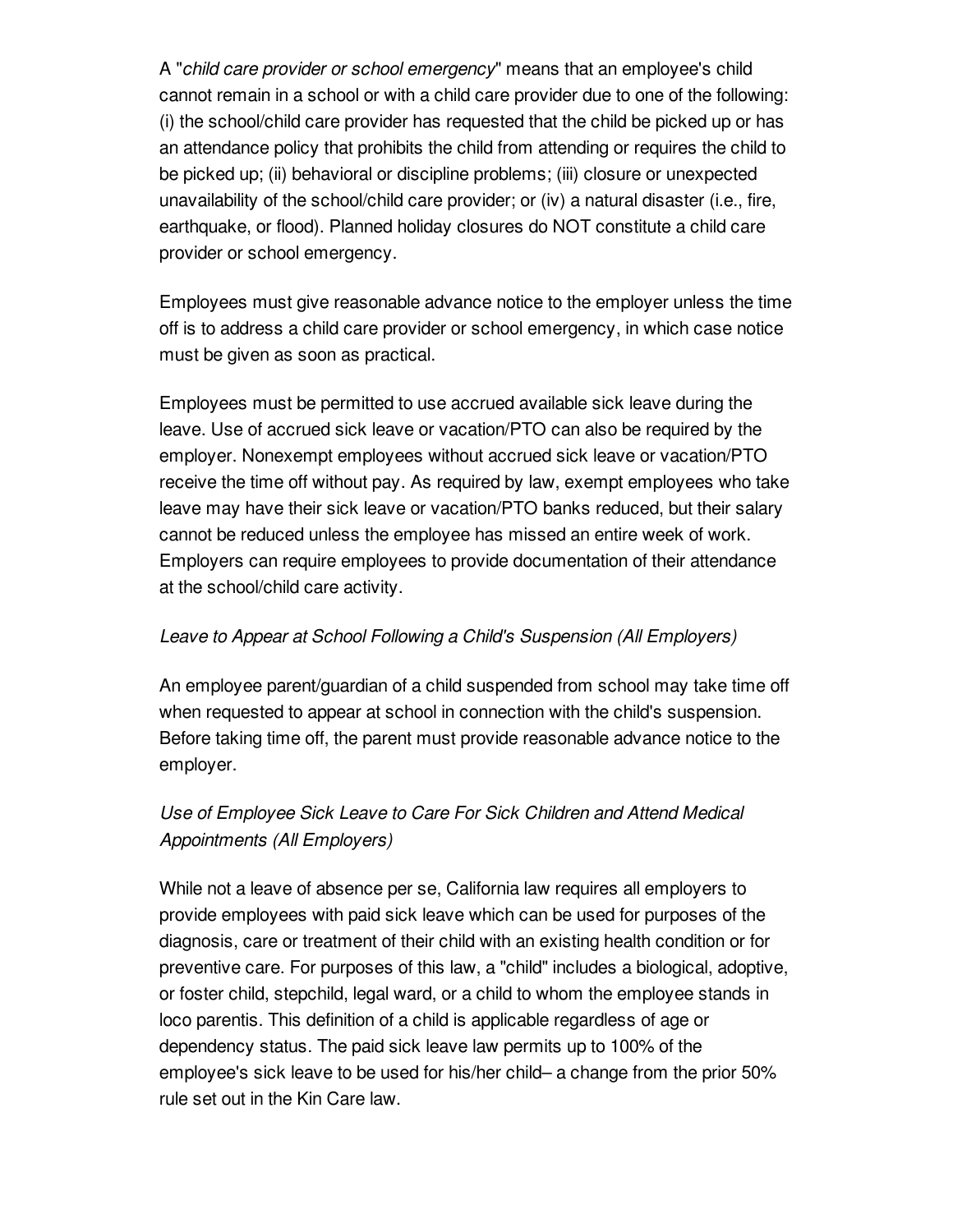## **Important Announcement for Agriculture Industry Employers:**

A new state bill would substantially change the overtime requirements for hourly agricultural employees. Assembly Bill 1066 eliminates the 10-hour daily and 60 hour weekly overtime standards for hourly agricultural employees, and adopts the 8-hour daily/40-hour weekly overtime standards applicable to most other hourly employees in California.

The bill recently passed in both the California State Senate and Assembly, but has not yet been signed by Governor Jerry Brown.

This expansion of overtime pay would start in 2019 for businesses with more than 25 employees, and in 2022 for businesses with 25 or fewer employees. See below for more details and feel free to contact us if you have any questions about how this applies to your business.

| AGRICULTURAL BUSINESSES WITH MORE THAN 25 EMPLOYEES |                                                                      |                           |  |
|-----------------------------------------------------|----------------------------------------------------------------------|---------------------------|--|
| <b>Effective Date</b>                               | Overtime pay will commence when<br>an employee works                 | Overtime rate             |  |
| January 1, 2019                                     | >9.5 hours in one work day<br>or<br>>55 hours in one work week       | 1.5 x regular rate of pay |  |
| January 1, 2020                                     | >9 hours in one work day<br>$\alpha$ r<br>>50 hours in one work week | 1.5 x regular rate of pay |  |
| January 1, 2021                                     | $>8.5$ hours in one work day<br>or<br>$>45$ hours in one work week   | 1.5 x regular rate of pay |  |
| January 1, 2022                                     | >8 hours in one work day<br>or<br>$>40$ hours in one work week       | 1.5 x regular rate of pay |  |